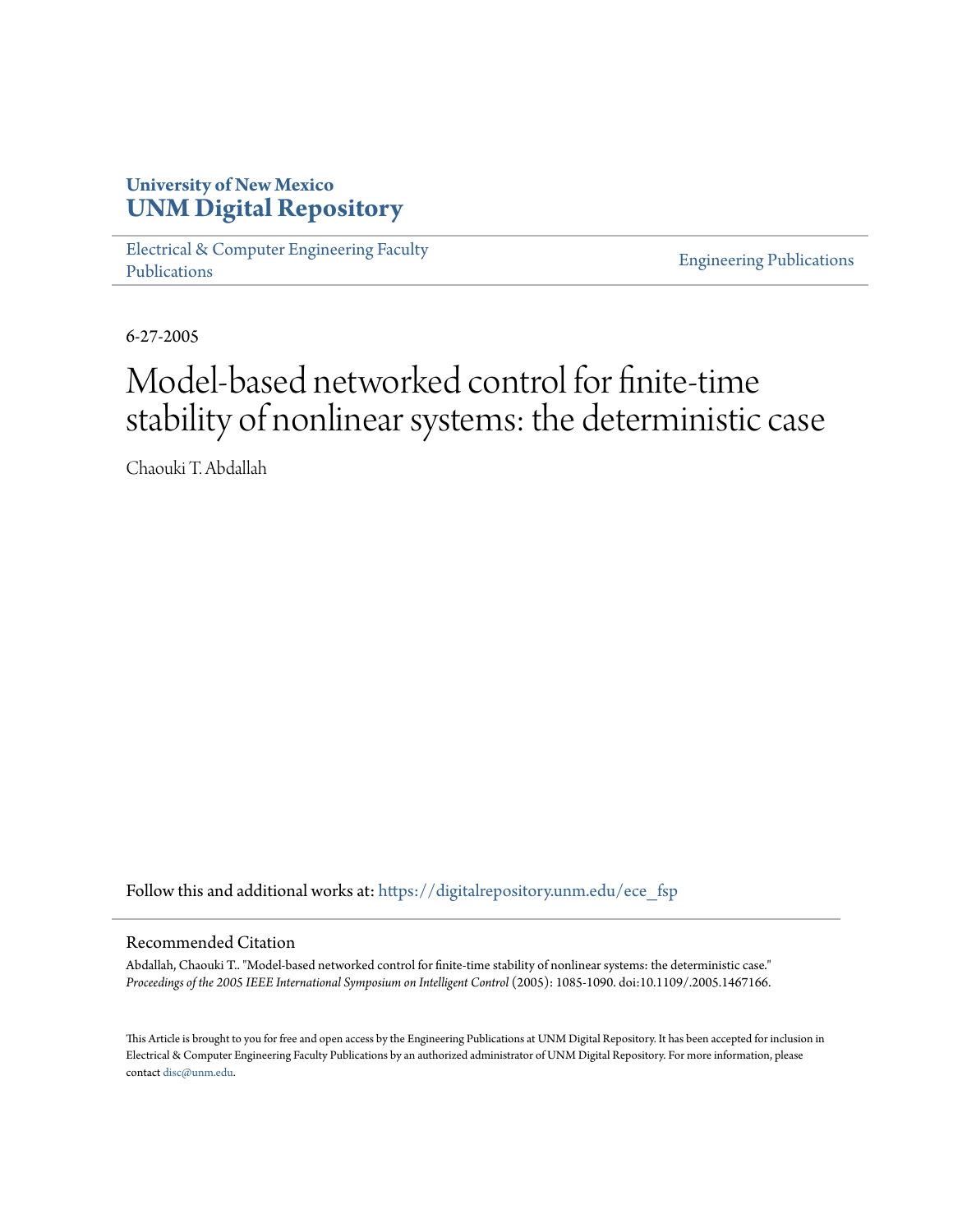# **Model-based Networked Control for Finite-Time Stability of Nonlinear Systems: The Deterministic Case**

S. Mastellone<sup>∗</sup>, C.T. Abdallah<sup>§</sup>, P. Dorato<sup>§</sup>

<sup>∗</sup>Coordinated Science Laboratory, University of Illinois, 1308 W. Main St., Urbana, IL 61801, USA smastel2@control.csl.uiuc.edu <sup>§</sup> ECE Department, MSC01 1100, 1 University of New Mexico, Albuquerque, NM 87131-0001, USA

{chaouki,peter}@eece.unm.edu

*Abstract***— In this paper we analyze model-based networked control systems for a discrete-time nonlinear plant model, operating in the presence of deterministic dropout of state observations. The dropout is modeled using communication network dynamics, and sufficient conditions for finite-time stability are provided. In a companion paper we model the dropout as a stochastic sequence.**

#### I. INTRODUCTION

In several recent works, the problem of networked control systems (NCS) has been posed and partially investigated [2], [3], [4], [7], [8]. This new problem deals with the possibility of controlling a system remotely via a communication network and as such, instantaneous and perfect signals between controller and plant are not achievable.

In [5] a model for the networked control of linear time invariant systems was proposed. The network is modeled as a sampler placed between the plant and sensors on one side, and the controller on the other side of the network. Utilizing an approximate model of the process at the controller's side, the controller can maintain stability while receiving only periodic updates of the actual state of the plant. Whenever a new update is received, the model plant is initialized with the new information. This idea was utilized in [1], where the system evolved in discrete-time, and state updates were either received or dropped at each sample due to the effect of the network. The characterization of such a dropout is achieved through the use of a dropping sequence that takes on values of 0 or 1 depending on whether a sample was lost or received, respectively. Such dropping sequence is modeled using dynamics a network. Recently in [6], the initial model for a continuous-time plant and a network modeled with a fixed rate sampler was extended to bounded yet random variable sample times driven by a Markov chain.

In this paper, we present an extension of the discrete-time systems in [1] into a nonlinear setting, i.e. our plant and the model used for state estimation are both nonlinear. We utilize the same model of packets being dropped according to dropping sequence, and obtain sufficient conditions to guarantee finite-time stability of the closed-loop system.

The paper is organized as follows: In Section II, we reformulate the model-based networked control problem in the nonlinear setting. Section III describe a model for

The research of C.T. Abdallah is partially supported by NSF-0233205 and and ANI- 0312611.

deterministic packet dropout in which the network dynamics are included in the model through the dropping sequence. We move in section IV to describe the concept of finitetime stability and extended finite-time stability. With the described framework in section V we proceed to develop the analysis tool. Finally in Section VI we present some examples to illustrate our results, and our conclusion in section VII.

A companion paper titled "Model-based Networked Control for Finite-Time Stability of Nonlinear Systems: The Stochastic Case" has also been submitted to the conference and deals with the same problem using stochastic models. The first two sections of the current paper and the companion paper are identical in order to make them as selfcontained as possible.

#### II. PROBLEM FORMULATION

In [1] a discrete-time model-based control with observation dropouts is proposed for linear discrete-time systems. Our objective in this paper is to propose a similar framework in the case of nonlinear systems, and to study the stability of the closed-loop system. As depicted in Figure 1, discretetime model-based control is comprised of a plant with the network residing between the sensors of the plant and the actuators.



Fig. 1. Model-Based NCS

The network is modeled as a dropping sequence  $\theta_k$ , where a measurement is dropped if  $\theta_k = 0$ , and a measurement is received when  $\theta_k = 1$ . Due to our inability to receive an update of the plant's state at each discrete instant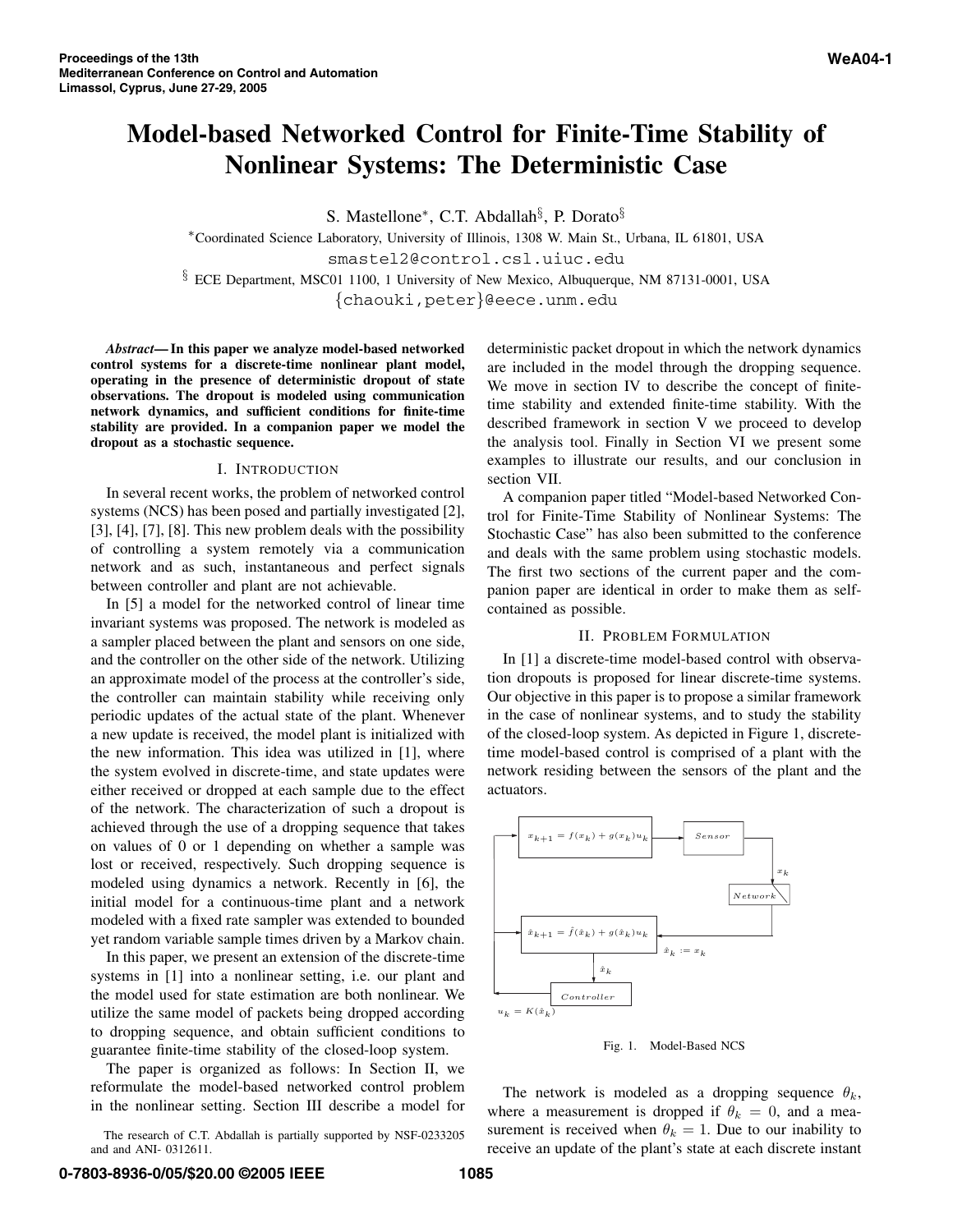of time, we use an inexact model plant on the controllers side that provides us with the missing measurement. Such a model is given by

$$
\hat{x}_{k+1} = \hat{f}(\hat{x}_k) + \hat{g}(\hat{x}_k)u_k.
$$
 (1)

In order to carry out the analysis, we define the estimation error as  $e_k = x_k - \hat{x}_k$ , and augment the state vector with  $e_k$  so that the closed-loop state vector is given by  $z_k =$  $e_k$  so that the closed-loop state vector is given by  $z_k = (x_k^T; e_k^T)^T$ . The closed-loop system evolves according to

$$
z_{k+1} = \begin{pmatrix} f(x_k) \\ (f(x_k) - \hat{f}(x_k)) + \dots \\ (1 - \theta_k)((\hat{f}(x_k) - \hat{f}(\hat{x}_k))) \\ + \left( \begin{array}{c} g(x_k)K(\hat{x}_k) \\ (g(x_k) - \hat{g}(x_k))K(\hat{x}_k) + \dots \\ (1 - \theta_k)(\hat{g}(x_k) - \hat{g}(\hat{x}_k))K(\hat{x}_k) \end{array} \right). (2)
$$

In the above model  $\theta_k \in \{0, 1\}$  is a dropping sequence that indicates the reception ( $\theta_k = 1$ ) or the loss ( $\theta_k=0$ ) of the packet containing the state measurement  $x_k$ . If a packet is received, it is used as an initial condition for the next time step in the model, otherwise the previous state of the model is used. We then classify the NCS errors as follows:

(I). Model structure errors

$$
e_{f1}(x_k) = f(x_k) - f(x_k) \tag{3}
$$

$$
e_{g1}(x_k) = g(x_k) - \hat{g}(x_k). \tag{4}
$$

These are the errors between the plant and the model evaluated at the plant's state, and are therefore dependent on the system's structure.

(II). State dependent errors

$$
e_{f2}(x_k, \hat{x}_k) = \hat{f}(x_k) - \hat{f}(\hat{x}_k)
$$
 (5)

$$
e_{g2}(x_k, \hat{x}_k) = \hat{g}(x_k) - \hat{g}(\hat{x}_k). \tag{6}
$$

These represent the errors between the model evaluated at the plant's state and at its own state, i.e. the error introduced by the difference in the states.

(III). Structure and state dependent errors

$$
e_{f3}(x_k, \hat{x}_k) = f(x_k) - \hat{f}(\hat{x}_k) \tag{7}
$$

$$
e_{g3}(x_k, \hat{x}_k) = g(x_k) - \hat{g}(\hat{x}_k),
$$
 (8)

which include both model structure and state dependent errors.

With the new notation, the system (2) becomes

$$
z_{k+1} = \begin{pmatrix} f(x_k) + g(x_k)K(\hat{x}_k) \\ e_{f1}(x_k) + e_{g1}(x_k)K(\hat{x}_k) + (1 - \theta_k). \\ (e_{f2}(x_k, \hat{x}_k) + e_{g2}(x_k, \hat{x}_k)K(\hat{x}_k)) \end{pmatrix}
$$

Based on the value of  $\theta_k$  we have two possible situations:

1. for  $\theta_k = 1$  the system will be

$$
z_{k+1} = \begin{pmatrix} f(x_k) + g(x_k)K(\hat{x}_k) \\ e_{f1}(x_k) + e_{g1}(x_k)K(\hat{x}_k) \end{pmatrix}
$$
 (9)

2. for  $\theta_k = 0$ 

$$
z_{k+1} = \begin{pmatrix} f(x_k) + g(x_k)K(\hat{x}_k) \\ e_{f3}(x_k, \hat{x}_k) + e_{g3}(x_k, \hat{x}_k)K(\hat{x}_k) \end{pmatrix}
$$
 (10)

For the remainder of this paper we use the following compact form to represent the system above, which also highlights the fact that  $\theta_k$  represents packet dropouts,

$$
z_{k+1} = H_1(z_k) + H_2(z_k)(1 - \theta_k), k \ge 0 \tag{11}
$$

with

$$
H_1(z_k) = F_1(z_k) + G_1(z_k)K(\hat{x}) \tag{12}
$$

$$
H_2(z_k) = F_2(z_k) + G_2(z_k)K(\hat{x})
$$
  
\n
$$
F_1(z_k) = \begin{pmatrix} f(x_k) \\ e_{f1}(x_k) \end{pmatrix}, F_2(z_k) = \begin{pmatrix} 0 \\ e_{f2}(x_k, \hat{x}_k) \end{pmatrix}
$$
  
\n
$$
G_1(z_k) = \begin{pmatrix} g(x_k) \\ e_{g1}(x_k) \end{pmatrix}, G_2(z_k) = \begin{pmatrix} 0 \\ e_{g2}(x_k, \hat{x}_k) \end{pmatrix}
$$

While the control law has no access to the plant's state, we assume in the analysis of the global system full-state availability (i.e. both  $x_k$  and  $\hat{x}_k$  available). Moreover, we assume that the control law  $u_k = K(\hat{x}_k)$  stabilizes the model plant and in the case of full-state availability, it also stabilizes the plant.

Next we define a particular class of NCS for which we characterize the accuracy of the model in representing the plant's dynamics, and describe how the model discrepancy affects the NCS structure.

*Definition 1:* A model-based NCS of the form (11), belongs to a class  $C_{B-NCS}$  with the bounds  $(B_f, B_g, B_{efi}, B_{egi}; B_{h_i}), i = 1, 2$  if for all  $k \in \mathbb{N}$  and for all  $x_k \in S \subset \mathbb{R}^n$ , the system structure and error norms are bounded as follows

$$
||f(x_k)|| \le B_f, \quad ||g(x_k)u(\hat{x}_k)|| \le B_g(\hat{x}_k) \tag{13}
$$
  
\n
$$
||e_{f1}(x_k)|| \le B_{ef1}, \quad ||e_{f2}(x_k, \hat{x}_k)|| \le B_{ef2}(\hat{x}_k)
$$
  
\n
$$
||e_{g1}(x_k)u(\hat{x}_k)|| \le B_{eg1}(\hat{x}_k)
$$
  
\n
$$
||e_{g2}(x_k, \hat{x}_k)u(\hat{x}_k)|| \le B_{eg2}(\hat{x}_k)
$$

where  $B_f$ ,  $B_{ef1}$  are constant bounds and  $B_q(\hat{x}_k)$ ,  $B_{ef2}(\hat{x}_k)$ ,  $B_{eg1}(\hat{x}_k)$ ,  $B_{eg2}(\hat{x}_k)$  are bounds that depend on the model state. Such NCS are called bounded model-based NCS (B-MB-NCS).

The above definition describes the class of NCS, for which it is possible to define bounds on the plant and the NCS errors, and where such bounds depend only on the model's state.

Next we state a lemma that describes properties of class  $C_{B-NCS}$ . In particular the lemma describes how bounds on the norm of the B-MB-NCS errors imply bounds on the norm of the NCS dynamics.

*Lemma 1:* Consider the NCS (11) and assume the system belongs to class  $C_{B-NCS}$ . Then the following bounds hold on the norm of the NCS dynamics for  $i, j = \{1, 2\}, j \neq i$ ,  $k \in \mathbb{N}$  and for all  $x_k \in S \subset \mathbb{R}^n$ ,

$$
H_i^T H_j \le B_{H_{i,j}}(\hat{x}_k), \ H_i^T H_i \le B_{H_i}(\hat{x}_k) \tag{14}
$$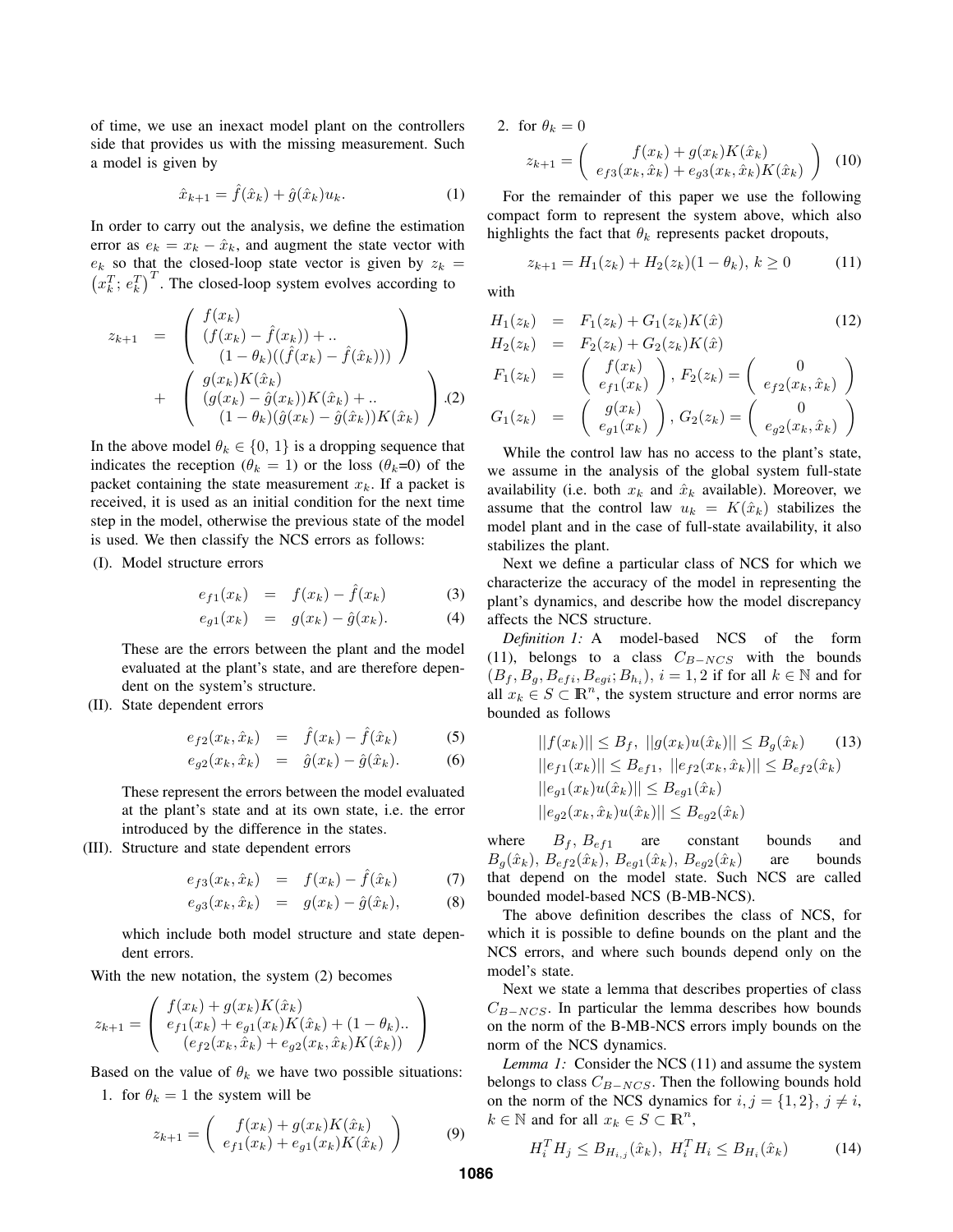where the bounds on the vector functions are related to the bounds on the errors as follows:

$$
B_{H_1}(\hat{x}_k) = (B_f + B_g(\hat{x}_k)) + (B_{ef1} + B_{eg1}(\hat{x}_k))
$$
  
\n
$$
+ 2(B_f B_g(\hat{x}_k)) + 2(B_{ef1} B_{eg1}(\hat{x}_k))
$$
  
\n
$$
B_{H_{1,2}}(\hat{x}_k) = (B_{ef1} B_{ef2}(\hat{x}_k) + B_{eg1}(\hat{x}_k) B_{eg2}^T(\hat{x}_k))
$$
  
\n
$$
+ B_f B_g(\hat{x}_k) + (B_{ef1} B_{eg2}(\hat{x}_k))
$$
  
\n
$$
+ B_{eg1}(\hat{x}_k) B_{ef2}^T(\hat{x}_k))
$$
  
\n
$$
B_{H_2}(\hat{x}_k) = (B_{ef2} + B_{eg2}(\hat{x}_k)) + 2((B_{ef2} B_{eg2}(\hat{x}_k))
$$

 $B_{H_2}(\hat{x}_k) = (B_{ef2} + B_{eg2}(\hat{x}_k)) + 2((B_{ef2}B_{eg2}(\hat{x}_k)))$ <br>The proof of the above lemma can be found in [13].

*Lemma 2:* Consider the NCS (11), belonging to class  $C_{B-NCS}(B_f, B_g, B_{efi}, B_{egi}; B_{h_i}), i = 1,2$  then for all  $x_k \in S \subset \mathbb{R}^n, \forall k \in \mathbb{N}$ 

$$
||x_k|| \le B_x(\hat{x}) ||e_k|| \le B_e(\hat{x}), ||z_k|| \le B_z(\hat{x}) \qquad (15)
$$

where

$$
B_x(\hat{x}) = B_f + B_g(\hat{x}_k)
$$
(16)  
\n
$$
B_e(\hat{x}) = B_{ef1} + B_{eg1}(\hat{x}_k) + B_{ef2}(\hat{x}_k) + B_{eg2}(\hat{x}_k)
$$
  
\n
$$
B_z(\hat{x}) = B_x(\hat{x}) + B_e(\hat{x})
$$

 $B_z(\hat{x}) = B_x(\hat{x}) + B_e(\hat{x})$ <br>*Proof:* The first two inequalities just follow from (2), (13). The second part trivially follows from  $||z_k|| =$  $(|x_k| + |e_k|) \leq (B_x(\hat{x}) + B_e(\hat{x})) = B_z(\hat{x})$ 

#### III. NETWORKED CONTROL SYSTEMS AND NETWORKS

Several studies have been conducted in modeling and controlling Networked-Control Systems (NCS),[5],[1],[2], mostly to study the stability of a system whose control loop has been closed across a network.

The introduction of a network in a control loop brings about problems such as packet drops, delays, and so on. These issues have been analyzed individually although some studies have combined the effects of sampling and delay [5]. However, to the best of our knowledge, the network model itself has not yet been directly incorporated into the NCS model, but only through the effects that arise as a result of the network's conditions.

This is the missing link between Networked-Control System and Network-Control. Models of networks have been developed in Network-Control to study delays and packet drops caused by congestion. Therefore, there is a gap between the network dynamics, covered in Network-Control, and the effects that these dynamics have on a control system, which Networked-Control Systems focuses on. We next provide a complete deterministic model of networked control system including the network dynamics and their effect on the packet dropping.

#### *A. Deterministic Model for Packet Dropout*

We aim to model the packet dropout by considering the network dynamics. In particular we are interested in the network section that includes the path that a packet is going to follow. This path is composed of a number of  $n_l$  links, and with each link is associated an actual traffic, depending

on the number and rate of sources that are accessing the path, and on the link physical capacity.

We want to study how the loss of packets affects the stability of the overall system by including the network dynamics in the model. In particular this will allow us to explicitly relate the stability of the system to the capacity of the links involved in the path used by the system, and to the rate of the sources that are accessing such a path. This relation gives us the possibility of eventually designing for the stability of the system by controlling the rate of the sources accessing the path.

Let  $(L, S)$  be a network in which each source  $s_i$  has an associated rate  $r_i(k)$  that is a function of time at which it sends packets trough a set  $L_i \subset L$  of links. So through every link  $l_i$  a total rate that is the sum of all the rates of  $n_s$ sources is given by  $R_j(k) = \sum_{i=1}^{n_s} r_i(k)$ . Moreover, each link will have a canacity function proportional to the total link will have a capacity function proportional to the total rate that will indicate the level of occupation of the link  $G_i(k) = K_i R_i(k), j = 1, \ldots, n_l$ . A link has a limiting capacity beyond which it will drop packets. In particular there is a critical level of leftover capacity  $c_i(k)$  above which the link will accommodate packets, and below which it will start dropping them. The packet drop will be modeled by the binary value variable  $\theta_k$ , as discussed earlier.

We have at every instant of time  $k$ 

$$
\theta_k = \prod_{j=1}^{n_l} \left[ \frac{sign(c_i - G_j(k)) + 1}{2} \right] \tag{17}
$$

where the function  $sign$  :  $\mathbb{R} \rightarrow \{-1,1\}$  is defined as  $sign(a) = \begin{cases} 1 \ 1 \end{cases}$  $\begin{array}{c} a\geq 0\\ a< 0 \end{array}$  .

The complementary variable  $\varphi_k = 1 - \theta_k$  can then be obtained as follows

$$
\varphi_k = \left[1 - \prod_{j=1}^{n_l} \left[\frac{sign(c_j(k) - G_j(k)) + 1}{2}\right]\right].
$$
 (18)

With the provided framework we are now able to study the stability of the following dynamical nonlinear time varying system

$$
z_{k+1} = (F_1(z_k) + G_1(z_k)u_k) + (F_2(z_k) + G_2(z_k)u_k)
$$

$$
\left[1 - \prod_{j=1}^{n_l} \left[ \frac{sign(c_i(k) - K\sum_{j=1}^{n_s} r_i(k)) + 1}{2} \right] \right]
$$

where  $G_i(k)$  represents the traffic in link j, and  $r_i(k)$  are the known sequence of rates for sources accessing the path.

This model of NCS is a discrete-time, time-varying dynamical system that incorporates the system state  $z<sub>k</sub>$ , and the network dynamics  $c_i(k)$ ,  $r_i(k)$ . The network is therefore an integral part of the overall system, therefore achieving our goal.

#### IV. FINITE-TIME STABILITY

We focus on discrete-time dynamical systems described by

$$
x_{k+1} = f(x_k), \, x \in \mathbb{R}^n, \, x(0) = x_0 \tag{19}
$$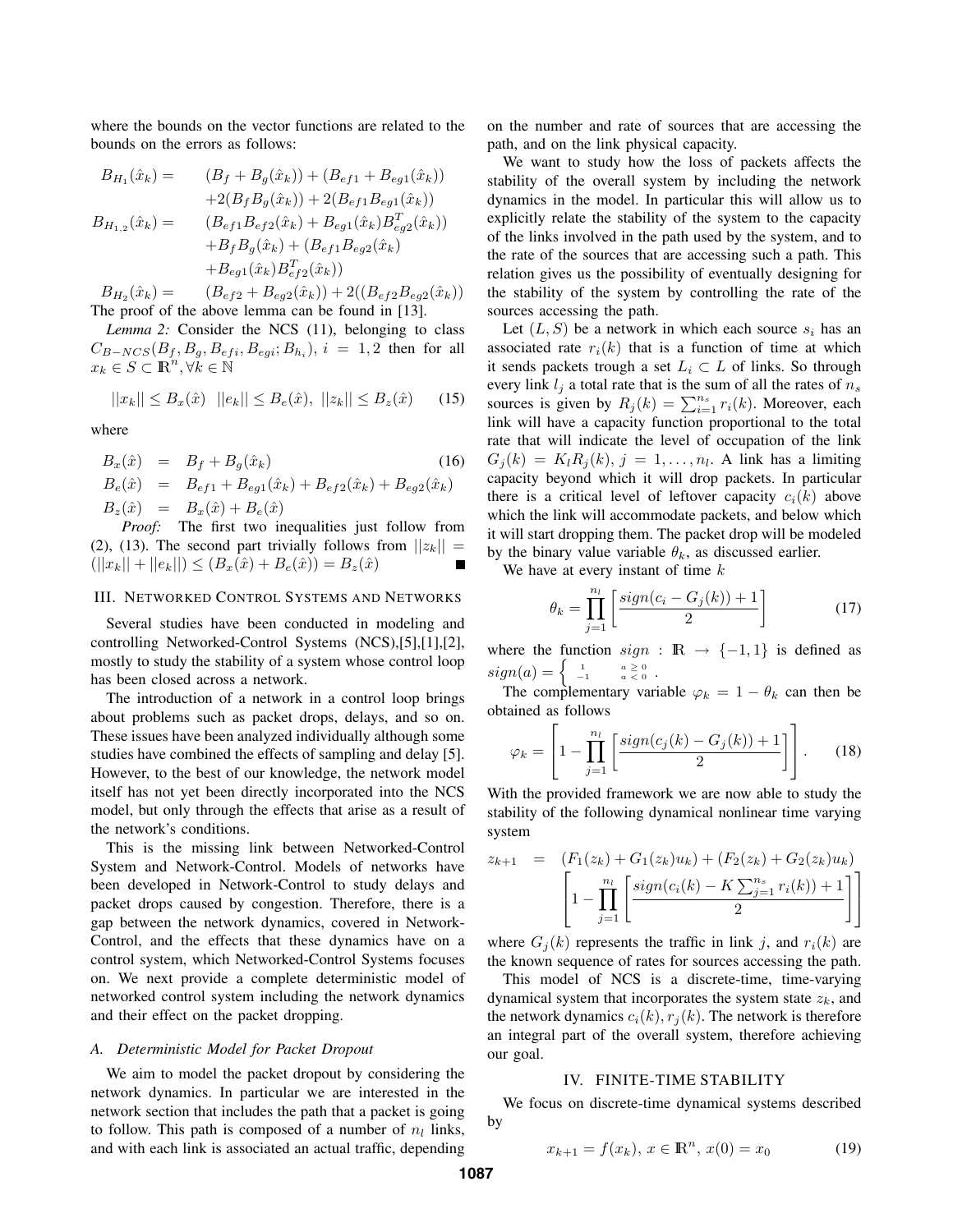Where x is the system state, and  $f : \mathbb{R}^n \to \mathbb{R}^n$  is a vector function. For notational simplicity, we use  $x_k = x(k)$ . Also from now on we will denote  $||.|| \equiv ||.||_2^2$ . We are interested in studying the state trajectory of the system in a finite time interval.

*Definition 2:* [9] The system (19) is finite-time stable (FTS) with respect to the 4-tuple  $(\alpha, \beta, N, ||.||)$ ,  $\alpha \leq \beta$ if every trajectory  $x_k$  starting in  $||x_0|| \leq \alpha$  satisfies the bound  $||x_k|| \leq \beta$  for all  $k = 1, \ldots, N$ .

Next we present a new analysis result for FTS of nonlinear discrete-time systems. We consider three classes of systems : a) systems for which the state trajectories always increase in the norm, b) systems for which states always decrease in the norm, and c) systems whose state trajectories behavior's is mixed.

The first step consists of exploring the state trajectories using a discrete version of the continuous-time Bellman-Gronwall inequality [12]. If the state trajectory is always increasing (in the norm) during the time interval of interest, then it is enough to verify that the state at the last time of the interval does not exceed the bound. In the case where the trajectory is always decreasing and it starts inside the bound, the FTS is guaranteed. In the case of a mixed behavior, it is necessary to explore if the trajectory is bounded at each time step. In the next theorem we formulate the conditions for finite-time stability of the system (19).

*Theorem 1:* The system (19) is finite-time stable with respect to  $(\alpha, \beta, N, ||.||)$ ,  $\alpha \leq \beta$ , if for a function  $V(x_k, k) =$  $V_k \geq 0$  such that  $\delta_1 ||x_k|| \leq V_k \leq \delta_2 ||x_k||$ , where  $\delta_1$  > 0,  $\delta_2$  > 0,  $\gamma = \delta_1\beta$ ,  $\gamma_0 = \delta_2\alpha$ ,  $V_0 \leq \gamma_0$  and  $S_{\beta} = \{x_k : ||x_k|| \leq \beta\}$  we have  $\forall k = 0, \dots, N, \forall x_k \in S_{\beta}$  $\Delta V_k \leq \rho_k V_k$ , and one of the following three conditions occur:

• **Case 1:**  $(\rho_k \ge 0)$ ,  $\frac{\gamma}{\gamma_0} \ge \prod_{i=0}^{N-1} (1 + \rho_i)$ <br>The value of  $\rho_i > 0$  implies that the h

The value of  $\rho_k \geq 0$  implies that the bounds on the increments of  $V_1$  are as a worse case always greater increments of  $V_k$  are as a worse case always greater than one, which is the case of monotonically increasing functions.

• **Case 2:**  $(0 \ge \rho_k > -1)$  No additional conditions are required.

The condition  $0 \ge \rho_k > -1$  restricts the bounds on the increments of  $V_k$  to be always between zero and one, which constrains the function to be monotonically decreasing.

• **Case 3:**  $(\rho_k > -1)$ ,  $\frac{\gamma}{\gamma_0} \ge \sup_k \prod_{i=0}^{k-1} (1 + \rho_i)$ . The case  $\rho_k > -1$  contains the two previous cases, that is the function  $V_k$  may be increasing and decreasing. *Proof:* The proof is available in [13] Г

In order to allow more flexibility in our analysis we want to extend the previous definition considering cases in which the state norm may exceed the bound  $\beta$ , but only for a finite number of consecutive steps, after which it needs to contract again below the bound  $\beta$ . The rationale for this is to consider for the deterministic case an equivalent concept to the stochastic one, where the possibility of exceeding the bound for some time is allowed. The proposed extension fits

many real situations such as the example of driving a car in a tunnel, where we do not want to hit the tunnel walls, but in case the car is robust enough, we may hit the walls for short periods of time. Another example, may be to consider hot object we need to grab, which even if the temperature is high we can touch it for short time. Therefore we allow a tolerance time within which we can support the object, but after which we need to release it and eventually grab it again. We formalize such a concept with the following definition.

*Definition 3:* The nonlinear discrete-time system (19) is Extended Finite-Time Stable (EFTS) with respect to  $(\alpha, \beta; N, N_o)$ , if one of the following holds

(I) for some  $k \in [0, N]$  either

$$
\{||x_k|| < \beta : k \in [0, N] \, ||x_0|| \le \alpha\} \tag{20}
$$

(II)

or

$$
\{\forall j \in [0, N] : ||x_j|| > \beta, \Rightarrow \min_{j+1 \le i \le j+N_o+1} ||x_i|| \le \beta\}
$$

where  $N<sub>o</sub> < N$  is the number of consecutive steps the system state is allowed to exceed the FT bound.

## V. EXTENDED FINITE-TIME DETERMINISTIC STABILITY ANALYSIS

We consider the deterministic MB-NCS, described in section II

$$
z_{k+1} = H_1(z_k) + H_2(z_k)\varphi_k, \, z_k \in \mathbb{R}^{2n}, \, k = 0, 1, \dots \text{ (21)}
$$

The dropping sequence  $\varphi_k = (1 - \theta_k) \in \{0, 1\}$  is defined as in section III.

The NCS described in equation (21) is a deterministic system, and we are interested in investigating its stability over a finite time in the event of packet dropping. In the stochastic case, bounds may be exceeded with low probability. A deterministic definition of EFTS, which also allows bounds to be exceeded, but over limited intervals.

*Definition 4:* The NCS (21) is EFTDS with respect to  $(\alpha_x, \beta_x; \alpha_z, \beta_z; N, N_o)$ , if the following conditions hold

(I) the system is FTS with respect to  $(\alpha_x, \beta_x, N)$ , if no packet dropping occurs

$$
\{z_k^T z_k < \beta_z : k \in [0, N] | z_0^T z_0 \le \alpha_z \} \tag{22}
$$

(II) for  $\varphi_k = 1$ , and some  $k \in [0, N]$  either

$$
\{z_k^T z_k < \beta_z : k \in [0, N] | z_0^T z_0 \le \alpha_z \} \tag{23}
$$

or

$$
\begin{aligned} \{\forall j \in [0, N] & \quad : \quad z_j^T z_j > \beta_z \quad (24) \\ & \Rightarrow \quad \min_{j+1 \le i \le j+N_o+1} x_i^T x_i \le \beta_x \} \end{aligned}
$$

where  $N<sub>o</sub> < N$  is the number of consecutive steps the system state is allowed to exceed the FT bound due to packet dropping.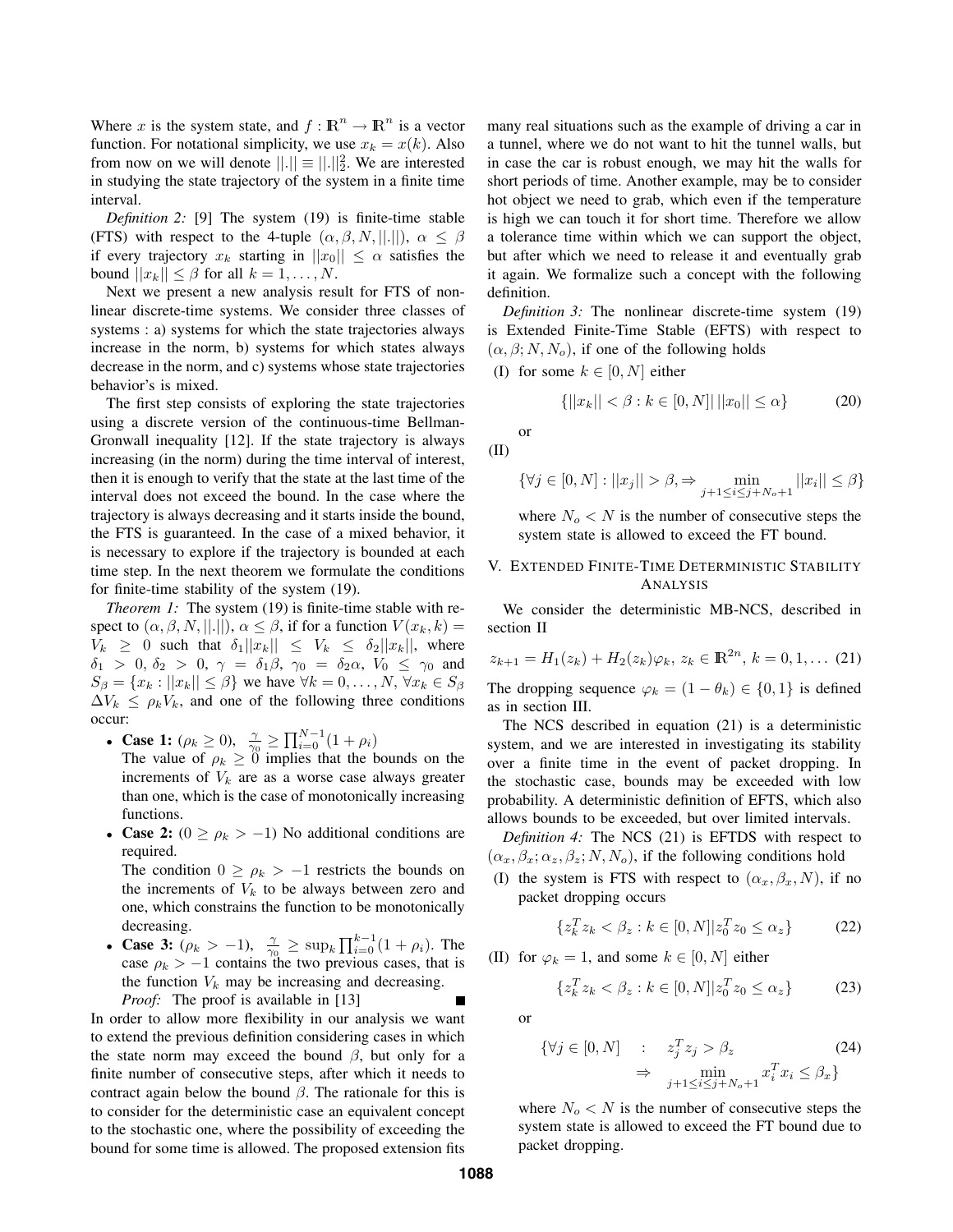In particular, FTS for NCS is redefined so that if packet dropping occurs, the system state may exceed the bound  $\beta_x$  for a fixed finite number of consecutive steps  $N_o$ . Note that the above definition requires the knowledge of future states to ensure FTS at each step. We will also redefine



Fig. 2. Extended definition of FTDS for NCS: the global state norm  $||z_k||$  may exceed the bound  $\beta_z$  and  $||x_k||$  the bound  $\beta_x$  as long as the plant state norm  $||x_k||$  contracts in a finite number of steps  $N_o$ , back to  $\beta_x$ .

quadratic FTDS in case it is desired to bound a given quadratic function of the state.

*Definition 5:* The NCS (21) is quadratically EFTS with respect to  $(\gamma_x, \gamma_{x0}; \gamma_z, \gamma_{z0}; N, N_o, M)$ , if for the choice of quadratic Lyapunov functions  $V_z(z_k, k) = z_k^T M(k)z_k$ ,<br> $V(x, k) = x_k^T m_z(k)x$ , and  $V_z(\hat{x}, k) = \hat{x}_k^T m_z(k)\hat{x}$ , in  $V_x(x_k, k) = x_k^T m_1(k) x_k$  and  $V_{\hat{x}}(\hat{x}_k, k) = \hat{x}_k^T m_4(k) \hat{x}_k$ , in which  $M(k) = M^T(k)$  is a  $2n \times 2n$  time-varying matrix which  $M(k) = M<sup>T</sup>(k)$  is a  $2n \times 2n$  time-varying matrix, with  $m_1(k) > 0$ ,  $m_4(k) > 0$ , we have

(I.) for  $\varphi_k = 0$ 

$$
\{V_z(z_k, k) < \gamma_z : k \in [0, N] \mid V_z(z_0, 0) \le \gamma_{z0}\} \tag{25}
$$

(II.) for  $\varphi_k = 1$  either

$$
\{V_z(z_k, k) < \gamma_z : k \in [0, N] \mid V_z(z_0, 0) \le \gamma_{z0}\} \tag{26}
$$

or

$$
\{\forall j \in [0, N] : V_z(z_j, j) > \gamma_z
$$
  
\n
$$
\Rightarrow \min_{j+1 \le i \le j+N_o+1} V_x(x_i, i) \le \gamma_x\}
$$

*Theorem 2:* Every NCS that is quadratically EFTS with respect to the parameters  $(\gamma_x, \gamma_{x0}; \gamma_z, \gamma_{z0}; N, N_o, M)$ , is also EFTS with respect to  $(\alpha_x, \beta_x; \alpha_z, \beta_z; N, N_o)$ . **Proof.**

The proof easily follows by considering the fact that  $\delta_1||z_k||^2 \leq V_z(z_k,k) \leq \delta_2||z_k||^2, \ \delta_1(k) = \lambda_{min}\{M(k)\},\$  $\delta_2(k) = \lambda_{max} \{ M(k) \}$  are the minimum and maximum eigenvalues of  $M(k)$ , respectively.

In this section, we consider sufficient conditions that will guarantee FTDS for the NCS. In the new setting, if the NCS state exceeds the bound specified at time  $j$ , then, in order to predict the future values of the state, it is required to have an estimate of the plant state for the successive  $N_o + 1$ steps. This is presented in the following theorem by using the model to predict future states.

the sets of bounded states are denoted by  $S_{\gamma_a} = \{a_k :$  $V_a(a_k, k) \leq \gamma_a$ , for  $a = z, x, \hat{x}$ .

*Theorem 3:* Consider the class  $C_{B-NCS}$  NCS (21), and the state prediction using the model

$$
\hat{x}_{k+(j+1)} = \hat{f}(\hat{x}_{k+j}) + \hat{g}(\hat{x}_{k+j})u_{k+j},
$$
\n
$$
k+1 \le j \le k+1+N_o
$$
\n(27)

and assume for all  $x_k \in S_{\gamma_x}$  and  $k = 1, \ldots, N$ 

$$
\Delta V_z \le \Delta V_{B_z} = B_{H_2}(\hat{x}_k)\varphi_k^2 +
$$
\n
$$
2(B_{H_{1,2}}(\hat{x}_k))\varphi_k + B_{H_1}(\hat{x}_k) - \hat{x}_k^T M(k)\hat{x}_k
$$
\n
$$
\Delta V_x \le \Delta V_{B_x} = B_{H_1}(\hat{x}_k) - \lambda_{min}\{M\}B_z(\hat{x})
$$

then either

$$
[\rho_k V_z(z_k, k) - \Delta V_{B_z}(z_k, k))] \ge 0
$$
 (29)  

$$
\frac{\gamma_z}{\gamma_{z0}} \ge \sup_{0 \le k \le N} \prod_{j=0}^{k-1} (1 + \rho_j)
$$

or

$$
[\rho_k V_z(z_k, k) - \Delta V_{B_z}(z_k, k))] < 0
$$
  
\n
$$
\min_{k+1 \le i \le k+N_0+1} [\rho_i' V_x(\hat{x}_i, i) - \Delta V_{B_x}(\hat{x}_i, i)] > 0
$$
  
\n
$$
\frac{\beta_{\hat{x}}}{\alpha_{\hat{x}}} \ge \sup_{0 \le k \le N} \prod_{j=0}^{k-1} (1 + \rho_j')
$$
 (31)

and finally

$$
B_e(\hat{x}_k) + \beta_{\hat{x}} \le \beta_x, \quad \forall \hat{x}_k \in S_{\gamma_{\hat{x}}}, \tag{32}
$$

then the NCS (21) is FTDS with respect to  $(\alpha_x, \beta_x; \alpha_z, \beta_z; N, N_o)$ 

**Proof.**

From condition (29) and theorem 1, and considering the the fact that the NCS belongs to class  $C_{B-NCS}$ , we can show the FTDS for the NCS. Let us study the case in which  $[\rho_k V_z(z_k, k) - \Delta V_{B_z}(z_k, k)] \leq 0$ , then inequality (30) reduces to

$$
\min_{j+1 \le i \le j+N_o+1} [\rho_k V_x(\hat{x}_i, i) - \Delta V_{B_x}(\hat{x}_i, i))] \ge 0,
$$

from which it follows that there exists a  $j+1 \leq i \leq N_o+1$ for which  $[\rho_i V(\hat{x}_i, i) - \Delta V(\hat{x}_i, i)] \geq 0$ , that combined with condition (30) with theorem 1, implies FTS for the model state  $\hat{x}$  with respect to  $(\alpha_{\hat{x}}, \beta_{\hat{x}}, 1)$ . Also since  $||x_k|| =$  $||x_k - \hat{x}_k + \hat{x}_k|| \le ||e_k|| + ||\hat{x}_k|| \le B_e(x_k) + ||x_k||$ , then considering the condition (32), and the FTS of  $\hat{x}_k$ , from which it follows  $||x_k|| \leq \beta_x$  for at least one  $k \in [j + 1]$  $i \leq N_o + 1$  and moreover FTDS for the NCS.

#### VI. EXAMPLES

Consider the discrete-time Brockett integrator, we investigate in a deterministic setting how packets losses, affect the closed-loop EFTS of the system. Consider again the discrete version of the Brockett integrator [14] and the model

$$
\begin{aligned}\n\hat{x}_1(k+1) &= -23\hat{x}_1(k) - 17u_1(k) \\
\hat{x}_2(k+1) &= -19\hat{x}_2(k) + 3.33u_2(k) \\
\hat{x}_3(k+1) &= -5\hat{x}_3(k) - 8(\hat{x}_1(k)u_2(k) - 7\hat{x}_2(k)u_1(k))\n\end{aligned} \tag{33}
$$